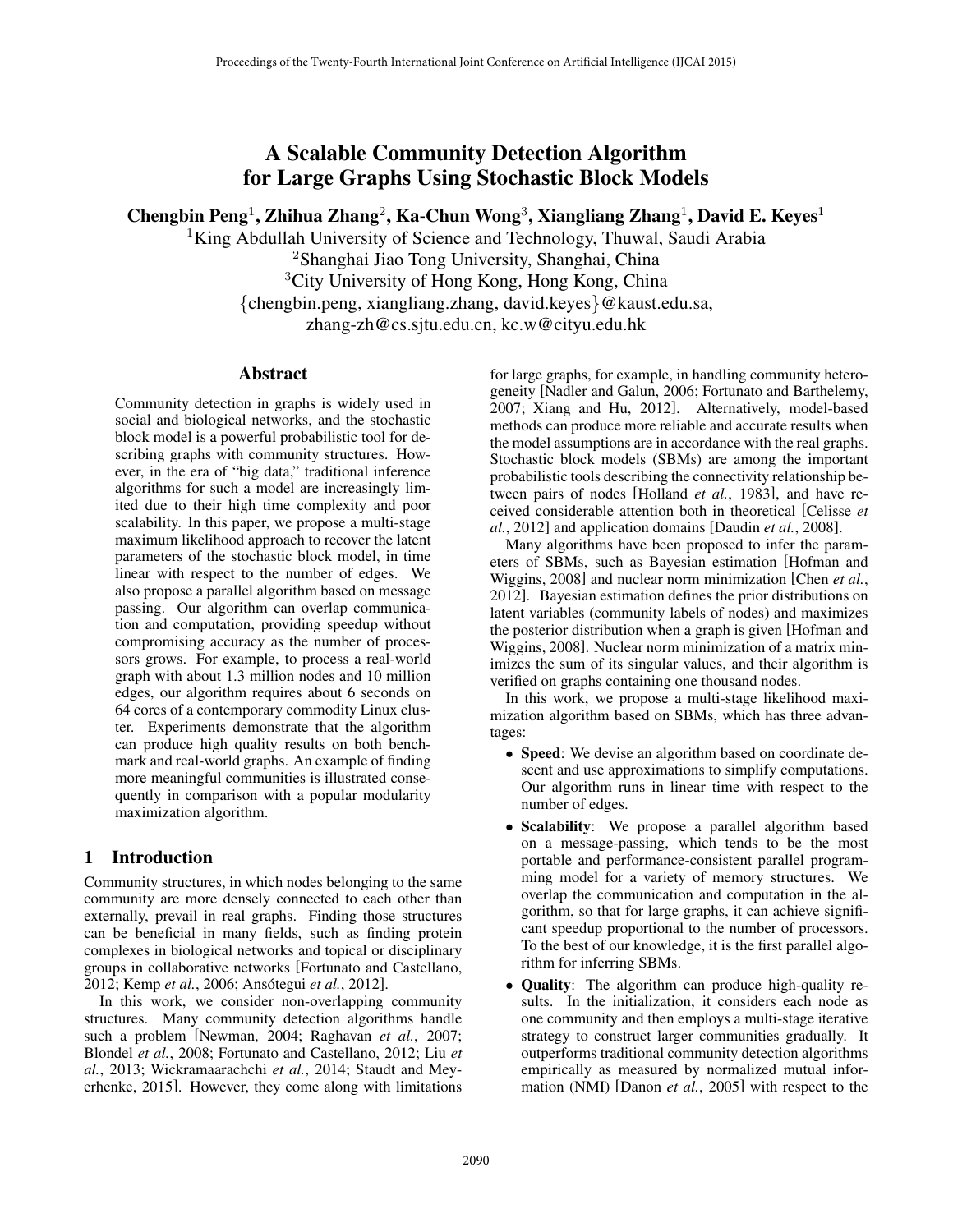ground-truth. Experiments on real-world graphs show that our algorithm can produce more meaningful communities with good quality.

## 2 Stochastic Block Model

In this work, we develop a community detection algorithm based on a stochastic block model (SBM). We define  $N$  as the number of nodes and  $M$  as the number of undirected and unweighted edges connecting those nodes. Each node belongs to one of K blocks, and we use  $Z \in \{0,1\}^{N \times K}$  to represent the block labels. That is,  $Z_{ir} = 1$  means node  $i$  belongs to block  $r$  and each row of  $Z$  contains only one nonzero entry. We also define a matrix  $B \in [0,1]^{K \times K}$ where  $B_{rk}(r \neq k)$  represents the probability of connections between nodes drawn from block  $r$  and  $k$ , respectively. If  $r = k$ ,  $B_{rk}$  represents the probability of connections inside the block.

Using the matrices  $B$  and  $Z$ , we define a probability matrix  $\Theta = \overline{Z} B Z^T$ . Then the adjacency matrix W of a sample network can be drawn from the following model:

$$
\Pr(W_{ij}) = \begin{cases} \Theta_{ij} & \text{if } W_{ij} = 1, \\ 1 - \Theta_{ij} & \text{if } W_{ij} = 0, \end{cases}
$$
 (1)

for  $i, j \in \{1, 2, \dots, N\}$  and  $i \neq j$ , indicating that  $W_{ij}$  is a sample from the Bernoulli distribution with success rate  $\Theta_{ij}$ . Typically, the adjacency matrix  $W$  is available from the data set. Our primary purpose is to estimate Z.

#### 3 Methodology

For a specific model, the likelihood is a function of the model parameters, describing the probability of obtaining the observed data with these parameters. The maximum likelihood estimator is the setting of parameters that maximizes the likelihood function.

As defined in Eq.  $(1)$ , if only W is given, the log-likelihood function is

$$
L(B, Z|W) = \sum_{i \neq j} \log \Pr(W_{ij})
$$
  
= 
$$
\sum_{i \neq j} \log[(1 - W_{ij}) + (2W_{ij} - 1)\Theta_{ij}].
$$

It is very time consuming to maximize such a likelihood function directly through traditional optimization methods (for example, branch-and-bound) for large graphs in which there are at least NK unknown variables.

For the sake of speed and scalability, we propose a fast algorithm that updates  $B$  and  $Z$  in turn to maximize the objective function  $L(B, Z|W)$ , and use a multi-stage framework to help the solution be close to the global optimum. We also develop a parallel implementation to make the model more scalable.

#### 3.1 Estimation Algorithm

Given W, the maximum likelihood estimates of  $(B, Z)$  are defined as

$$
\underset{B,Z}{\text{argmax}} \left\{ L(B, Z | W) \right\}
$$
\n
$$
= \sum_{i \neq j} \log[(1 - W_{ij}) + (2W_{ij} - 1)\Theta_{ij}]
$$
\n
$$
= \sum_{i \neq j} \log[(1 - W_{ij}) + (2W_{ij} - 1)(ZBZ^{T})_{ij}] \right\}, \quad (2)
$$

subject to  $0 \leq B_{ij} \leq 1$ ,  $Z_{ij} \in \{0,1\}$ ,  $\sum_j Z_{ij} = 1$ . Roughly speaking, we solve the above optimization problem by alternatively updating  $B$  and  $Z$  and using a community shrinking and expanding strategy to improve accuracy.

We first describe the alternating updating procedure. When  $Z$  is fixed and  $B$  is considered as unknown, without loss of generality, let  $\beta = B_{rk}$ . If other entries are fixed,  $L(B, Z|W) = s \log(\beta) + \hat{s} \log(\frac{1}{2} - \beta) + C$ , where C is a constant,  $s = \sum_{ij} W_{ij} (Z_{ir} Z_{ik}^T)_{ij}$  and  $\hat{s} = \sum_{ij} (1 W_{ij}$ )( $Z_{:r}Z_{:k}^{T}$ )<sub>ij</sub>. Taking the derivative of L with respect to β,

$$
\frac{\partial L}{\partial \beta} = \frac{s}{\beta} - \frac{\hat{s}}{1 - \beta} \tag{3}
$$

and setting the derivative to be zero, we have

$$
\beta = \frac{s}{s + \hat{s}}.\tag{4}
$$

As the inter-block connection probabilities are small, we use a representative scalar value to replace the off-diagonal entries of  $B$ , which can be computed by counting all the intercommunity edges. Thus, the total time complexity of updating B is  $\mathcal{O}(N) + \mathcal{O}(K) + \mathcal{O}(M) = \mathcal{O}(M)$ .

**Theorem 1** *For fixed* Z, the objective function  $L(B, Z|W)$ *achieves its global maximum if entries of* B *are updated according to Eq. (4).*

**Proof** When  $Z$  is fixed, because each entry of  $B$  can optimize the objective function independently, after updating all the entries by Eq. (4), the resulting  $B$  is a stationary point of the objective function and each entry satisfies the constraints.

By taking the second derivative of the objective function, we have

$$
\left. \frac{\partial^2 L}{\partial \beta^2} \right|_{\beta = \frac{s}{s+\tilde{s}}} = -\frac{s}{\beta^2} - \frac{\hat{s}}{(1-\beta)^2} \bigg|_{\beta = \frac{s}{s+\tilde{s}}} < 0. \tag{5}
$$

Therefore, when Z is given, the objective function at  $\beta$ (determined by Eq. (4)) is a global maximum. As each entry of  $B$  is irrelevant to each other, we can update  $B$  by Eq. (4) sequentially.

When  $B$  is fixed, we use the block coordinate descent method to update  $Z$  row by row. When updating the first  $Z$ in  $ZBZ<sup>T</sup>$  in Eq. (2), the algorithm keeps the second Z as its previous estimate  $Z^{(t-1)}$ . Then, the likelihood function can be locally maximized by setting all the elements in the row to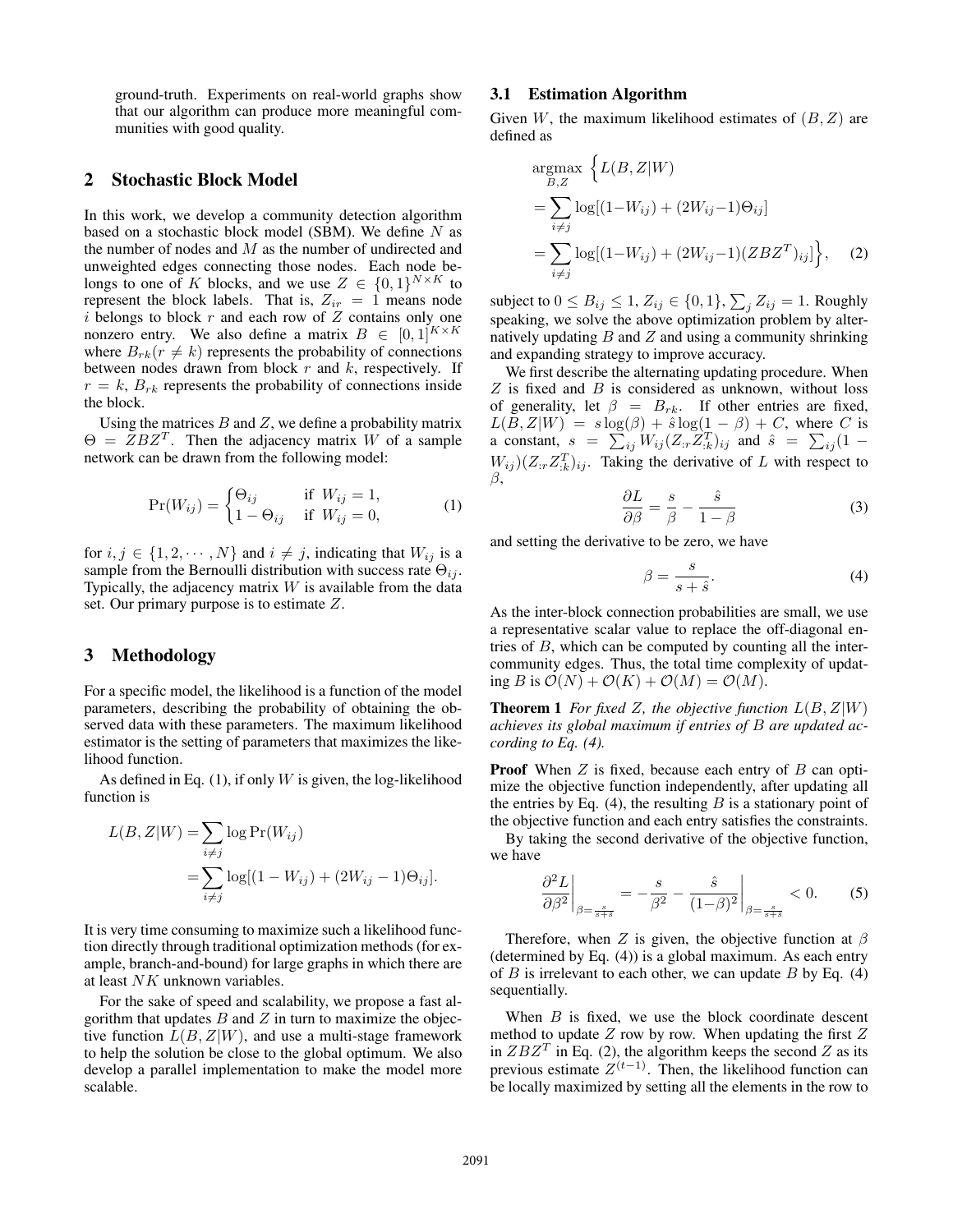0 but  $Z_{ir_{\text{max}}} = 1$ , where  $r_{\text{max}}$  is chosen by

$$
r_{\max} = \underset{r}{\operatorname{argmax}} \sum_{j \neq i} \log \left[ (1 - W_{ij}) + (2W_{ij} - 1)(B[Z^{(t-1)}]^T)_{rj} \right].
$$
 (6)

The time complexity for updating one node by Eq. (6) is  $\mathcal{O}(NK)$  and for all the nodes it is  $\mathcal{O}(N^2K)$ .

To reduce the time complexity, we propose a faster method. Let  $N^{(c)}$  be a column vector containing the number of nodes in each community, which is updated once the row  $Z_{i}$  is changed. Let  $N^{(d)}$  be a column vector containing the number of nodes connected to node  $i$  in each community. Thus, we have a new update rule:

$$
r_{\max} = \underset{r}{\operatorname{argmax}} \sum_{k=1}^{K} \left[ N_k^{(d)} \log(B_{rk}) \right. + \left( N_k^{(c)} - N_k^{(d)} \right) \log(1 - B_{rk}) \right]. \tag{7}
$$

The time complexity is  $\mathcal{O}(M_i) + \mathcal{O}(K^2)$ , where  $M_i$  is the degree of node i used in computing  $N^{(d)}$ . If we use a scalar to represent the inter-block connection probabilities as before, we can replace the summation in Eq. (7) by two multiplications. We also note that a node will take only a block label from its neighbors, and the time to enumerate over different choices of r becomes  $\mathcal{O}(M_i)$  for node i in Eq. (7). Thus, the time complexity of computing labels for all the node is reduced to  $\sum_{i=1}^N \mathcal{O}(M_i) = \mathcal{O}(M)$ .

For fixed B, we define  $G(B, Z^{(2)}, Z^{(1)}) = \sum_{i \neq j} \log[(1 W_{ij}$ ) +  $(2W_{ij}-1)(Z^{(2)}BZ^{(1)}^T)_{ij}$ ]. Therefore, the objective function can be rewritten as  $L(B, Z|W) := G(B, Z, Z)$ .

If entries in  $Z$  are continuous variables, then the above optimization can find a global maximum.

**Theorem 2**  $\min_{Z^{(t)}} - G(B, Z^{(t)}, Z^{(t-1)})$  *under the constraints*  $\sum_{r} Z_{ir} = 1$  and  $0 \leq Z_{ir} \leq 1$  is a convex optimization *problem when* B *and* Z (t−1) *are given.*

We omit the proof because it is direct.

However, in our model, Z is a Boolean matrix. Thus, it will probably converge to a local optimum, in which nodes from several true communities may become one single temporary community. Here we refer to the community that a subset of nodes indeed belongs to as the *true community* for those nodes, and the community determined by an algorithm at each iteration is called the *temporary community*.

The local optimum problem can be avoided by limiting each temporary community to contain only one true community in the initialization. The next subsection describes the detail.

#### Community Shrinking and Expanding

A community shrinking and expanding approach works as follows. First, randomly initialize the nodes into  $\alpha K$  temporary communities where  $\alpha$  should be large enough so that the community size is tiny. Second, run the inference algorithm while gradually merge communities and reduce the number of communities to  $K$ . When  $K$  is unknown, the algorithm proceeds until no more merging is possible.

This approach reduces the "collision" probability in the initialization significantly, where a "collision" is the situation that two true communities both have most of the nodes in one temporary community. The ratio of the "non-collision" probability after shrinking to the probability without shrinking is:

$$
\prod_{k=0}^{K-1} \frac{1 - \frac{k}{\alpha K}}{1 - \frac{k}{K}} = \prod_{k=0}^{K-1} [1 + \frac{(1 - \frac{1}{\alpha})k}{K - k}] \ge (1 - \frac{1}{\alpha}) \frac{K^K}{K!}.
$$

The lower bound is not sensitive to the choice of  $\alpha$  when  $\alpha$  is large enough. For example, the lower bounds at  $\alpha = 10$  and  $\alpha = 100$  are  $\frac{0.9K^K}{K!}$  and  $\frac{0.99K^K}{K!}$ , respectively, both of which are very significant. In practice, we can choose  $\alpha K = N$ .

Initializing an extra number of communities may introduce some tiny communities in the final result. The community expanding is devised by considering the likelihood of the intercommunity edges. When they are more likely to be in certain communities, the corresponding nodes are merged. In detail, for any two communities  $r$  and  $k$ , the number of edges between them is

$$
c_{rk} = \sum_{i \neq j} Z_{ir} W_{ij} Z_{jk},
$$

which is out of  $n_{rk} = \sum_i Z_{ir} \times \sum_i Z_{ik}$ , the maximum possible connections. Therefore, the log likelihood of the intercommunity edges  $c_{rk}$  belonging to the true community r can be represented by  $L_p$ , while the likelihood of not belonging to the community is  $L_q$ .

$$
L_p = c_{rk} \log(p) + (n_{rk} - c_{rk}) \log(1 - p),
$$
 (8)

$$
L_q = c_{rk} \log(q) + (n_{rk} - c_{rk}) \log(1 - q),
$$
 (9)

where  $p = (c_{rr} + c_{rk} + c_{kr} + c_{kk})/(n_{rr} + n_{rk} + n_{kr} + n_{kk})$ indicating the internal density after merging, and  $q = B_{rk}$ . If  $L_p > L_q$ , we merge r and k into one community, otherwise leave them separated.

The time complexity for each merging is  $\mathcal{O}(K^2)$ . However, if we only consider the pairs of communities that have at least one edge between them, the time complexity becomes  $\mathcal{O}(M)$ . Community merging runs at the end of each stage after updating  $Z$  and  $B$ . Algorithm 1 is the pseudocode of the serial algorithm.

#### Convergence Rate

We consider an ideal stochastic block model, which comprises K true communities with the same properties (community size, internal density, etc.). We define  $p_R^{(0)} \approx \frac{1}{K^2}$  as the expected ratio of nodes belonging to the same true community over the total number of nodes over the total number of nodes, in a temporary community at iteration zero.

Theorem 3 *For an ideal stochastic block model, ML-SBM with random initialization converges quadratically as*

$$
\lim_{t \to \infty} \frac{|p_R^{(t)} - \frac{1}{K}|}{|p_R^{(t-1)} - \frac{1}{K}|^2} = K.
$$

The result can be proved by utilizing the concept of temporary communities.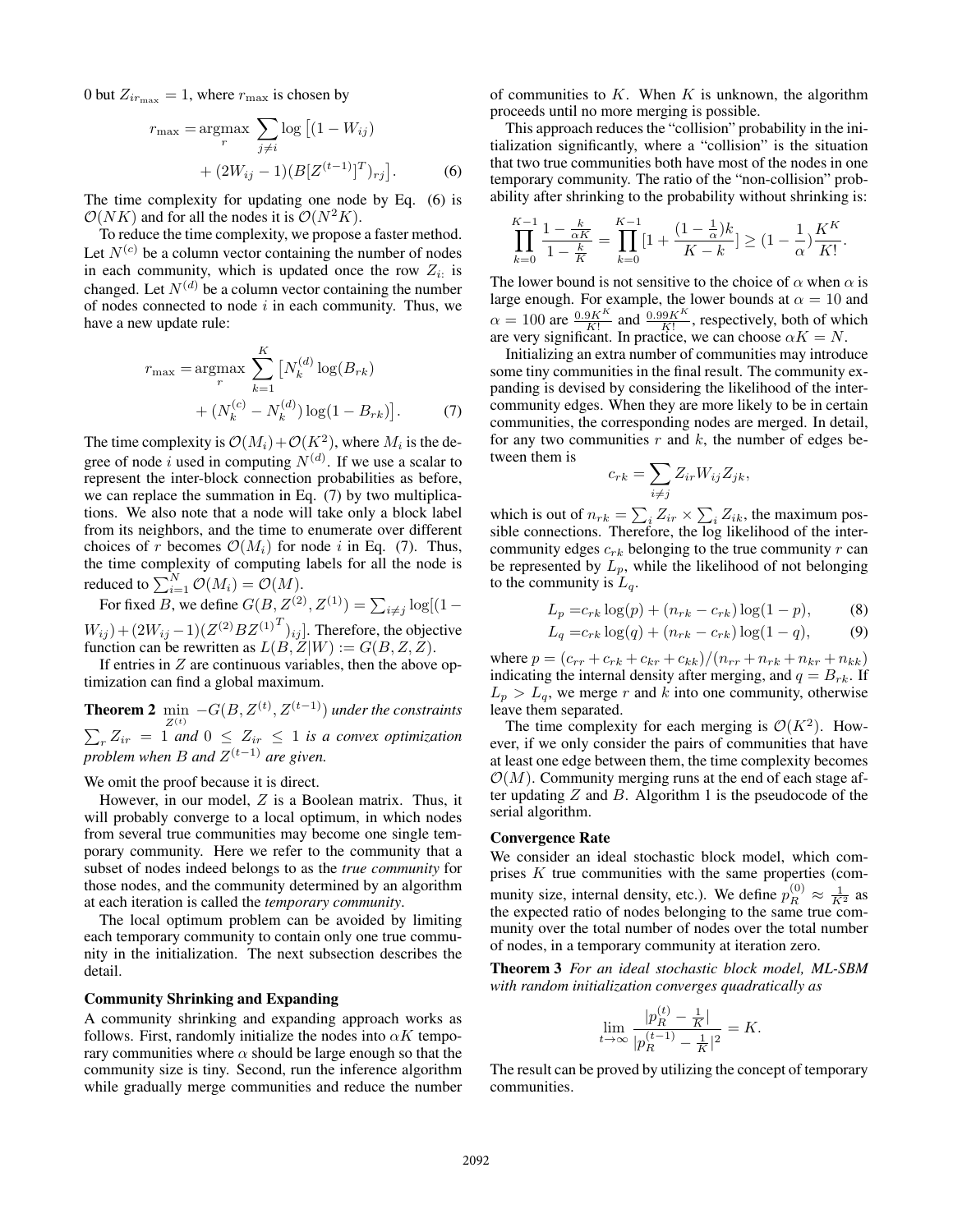#### Algorithm 1 Serial Algorithm (ML-SBM)

```
set community number to \alpha Kinitialize B, Z^{(t)} into many tiny communities
Z^{(t-1)} = Z^{(t)}repeat
  repeat
     for i=1:N do
        compute N^{(d)} for node i
        update Z_i^{(t)} according to Eq. (7)
        Z_{i:}^{(t-1)} = Z_{i:}^{(t)}update N^{(c)}end for
     update B according to Eq. (4)
   until Z^{(t)} does not change anymore
  merge communities according to Eq. (8) and (9)
until no more merging is possible
```
## 3.2 Parallelism

The parallelism is designed as follows. Let  $S_I$  be the set of integers from 1 to  $N$ , partitioned into non-overlapping and approximately equal-size subsets, each of which is represented by  $S_{Ib}$  for the bth processor. For each processor, we also use local variables  $s_b$ ,  $\hat{s}_b$  and  $\beta_b$ , which have the similar definitions as s,  $\hat{s}$  and  $\beta$ , but taking only the *i*th row  $(i \in S_{Ib})$  of W into account.

We choose a message-passing model which is applicable on a variety of memory structures, whether shared, or distributed, or hybrid. We use non-blocking MPI communications to improve the communication-computation overlap. This has two-fold benefits: if the hardware allows, it utilizes the network bandwidth during computation, and it maintains a convergence rate for Z similar to the serial version by transmitting up-to-date community labels. In order to reduce the overall communication data, changes of  $Z_i$ : are sent to processor b only if i has neighboring nodes in  $S_{Ib}$ . Because the communication bandwidth will be higher as the message size is larger, we buffer the change information of  $Z$  until computing  $f$  rows of  $Z$  finishes. Here  $f$  is chosen to be inversely proportional to the number of MPI ranks, and proportional to N, maintaining a consistent convergence rate.

The algorithm uses similar partitioning and communicating strategies when computing  $B$ . Algorithm 2 presents the pseudocode of the parallel algorithm.

In parallel computing, the rows of  $W$  are distributed on different processors. If there are totally  $g$  processors (equal to the number of MPI ranks) and data are evenly distributed, the computation time of each processor for Eq. (4) and Eq. (7) is  $\mathcal{O}(\frac{M}{g})$ . When the computations for B are partitioned on each processor, reducing the number of communities also requires  $\mathcal{O}(\frac{M}{g})$  for each processor. The total message length for Z and B during the iterations is  $\mathcal{O}(g(N+K))$ . If the bandwidth is constant, the speedup of the parallel algorithm is

$$
\frac{T(M)}{T(\frac{M}{g}) + \mathcal{O}(N+K)},\tag{10}
$$

where  $T$  is a linear function, such that the numerator and de-

#### Algorithm 2 Parallel Algorithm (Par-SBM)

```
set community number to \alpha Kinitialize B, Z^{(t)} into many tiny communities
Z^{(t-1)} = Z^{(t)}repeat
  repeat
      do in parallel
      for i \in S_{Ib} do
         compute N^{(d)} for node i
         update Z_i^{(t)} according to Eq. (7)
                    i:
         Z_{i:}^{(t-1)} = Z_{i:}^{(t)}<br>synchronize changes of Z_{i:} at frequency fend for
      update s_b and \hat{s}_b for each \beta_b entries
      synchronize s = \sum_b s_b and \hat{s} = \sum_b \hat{s}_bupdate B according to Eq. (4)
      update N^{(c)}until Z^{(t)} does not change anymore
   merge communities according to Eq. (8) and (9)
until no more merging is possible
```
nominator indicate the running times of the serial version and parallel version, respectively. Therefore, the speedup will increase towards  $g$  if the number of edges increases given the same  $N$  and  $K$ .

#### 4 Experimental Results

### 4.1 The Serial Algorithm

In this section, we compare our algorithm (ML) with other serial algorithms in MATLAB. The competitors include the Louvain method (LV) [Blondel *et al.*, 2008], a Bayesian inference algorithm (BI) [Hofman and Wiggins, 2008], spectral clustering (SC) [Von Luxburg, 2007], label propagation (LP) [Raghavan *et al.*, 2007], and modularity optimization (MM) [Newman, 2004]. We use the LFR benchmark generator [Lancichinetti and Fortunato, 2009] to create graphs and run all of them for comparison. Each generated graph is of size 1000, average degree 30, maximum degree 50, exponent of degree distribution −2, exponent of community size distribution  $-2$ , minimum community size 20, and maximum size 100.  $\mu$  is the proportion of inter-community connections to the intra-community ones. The accuracy is evaluated by normalized mutual information (NMI) [Danon *et al.*, 2005], which compares the similarity between the computed community structure and the ground-truth one. The larger the NMI is, the more similar the two schemes are. If two schemes are identical, NMI is 1. The results are averaged on five runs.

From Figs. 1(a) and 1(b) we can see that our algorithm is relatively fast and has the best accuracy. When  $\mu = 0$ , most of the algorithms can find the correct result, and our algorithm is the second fastest one. As  $\mu$  increases to 0.7, our algorithm needs a longer time to iterate, but its accuracy is still the best. Only SC and LV can achieve a similar accuracy over a similar amount of time.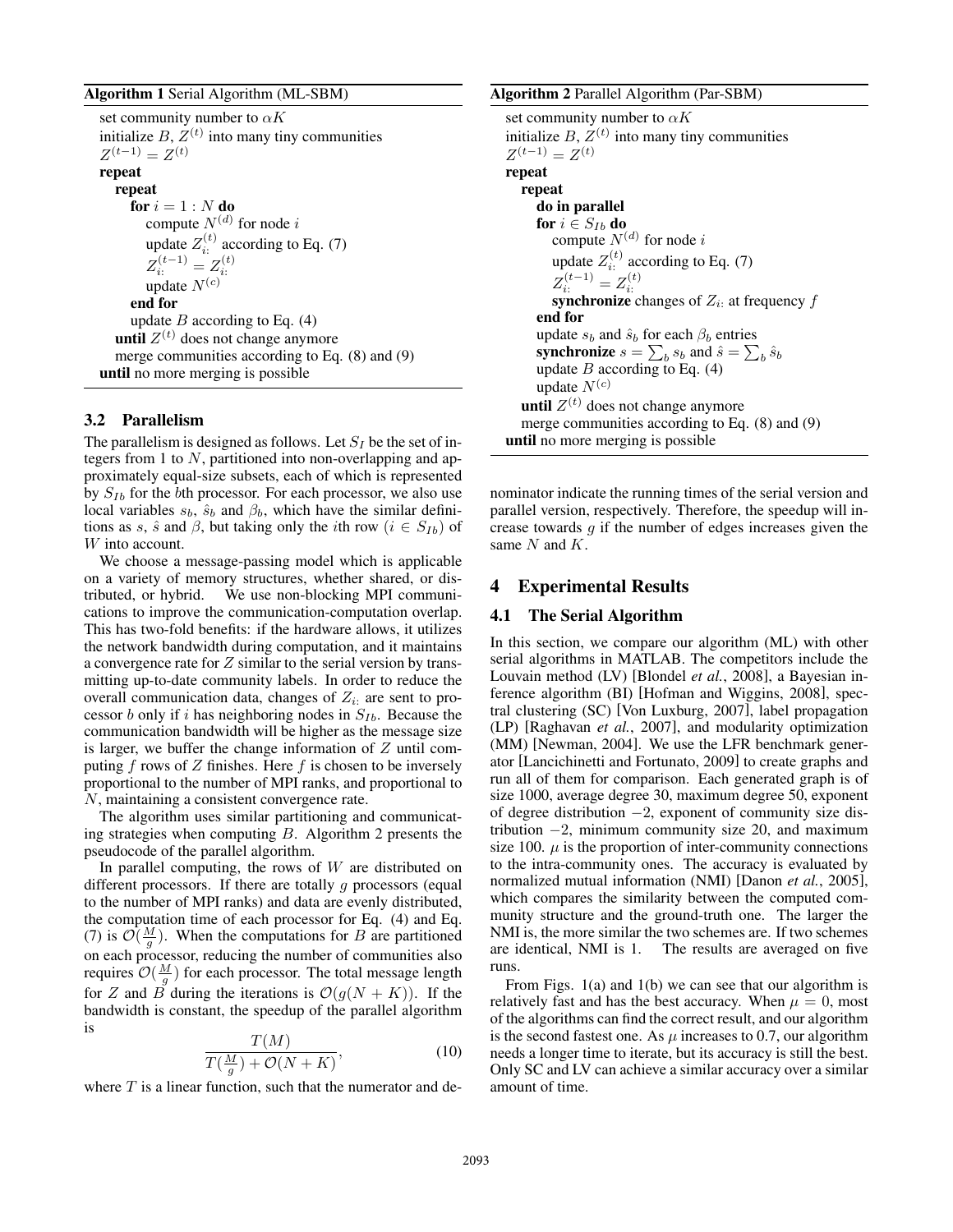

Figure 1: Comparison to popular algorithms in MATLAB. (a) and (b) represent the variation of average accuracy and running time over different choices of  $\mu$ . (c) and (d) represent the variation over different choices of graph size  $N$ .

However, for large graphs, SC is not scalable, and LV is not accurate. Our algorithm is the method of choice for both scalability and accuracy. Figs.  $1(c)$  and  $1(d)$  show the results on graphs similar as the previous experiment but the average degree is 10 and  $\mu = 0.1$ . On large graphs, compared with other algorithms, ours consistently produces more accurate results with respect to the ground-truth setting, and the running time growth rate is smaller than others as the graph size grows. The slow growth of the running time of our algorithm is in accordance with the theoretical time complexity which is linear in the number of edges.

### 4.2 The Parallel Algorithm

In this section, we exploit distributed memory parallelism for larger graphs. When the input graph has more than one million nodes, typical algorithms for stochastic block models are not able to infer the parameters within a reasonable amount of time (for example, 24 hours). Therefore, we compare our algorithm (PS+number of processors) to a popular community detection algorithm, the Louvain method (LV) [Blondel *et al.*, 2008] and a fast graph partitioning algorithm Metis (MT) [Karypis and Kumar, 1998]. The Louvain method implemented in C can also generate level one structures as byproducts containing the finest communities (LVF). Those communities are merged into larger ones in LV. Parallel algorithms are often extended from serial versions [Wickramaarachchi *et al.*, 2014], but the results are typically invariant. We use several metrics to compare the results, such as NMI, modularity [Clauset *et al.*, 2004], and conductance (the smaller, the bet-

| Graph Name    | Node Number | Edge Number      |
|---------------|-------------|------------------|
| LFR-1e6       | 1,000,000   | $\sim 5,000,000$ |
| cit-Patents   | 3,774,768   | 16,518,948       |
| dblp-Coauthor | 1,314,050   | 10,724,828       |

Table 1: Properties of the test graphs



Figure 2: Comparison on benchmark data

ter) [Leskovec *et al.*, 2009]. The results on those quantities are averaged on five runs.

First, we run our algorithm on benchmark graphs (LFR-1e6) generated by LFR benchmark [Lancichinetti and Fortunato, 2009]. The parameters are similar to the serial case except the graph size is increased to one million, and we change two parameters (the mixing parameter  $\mu$  and maximum community size  $mc$ ) to have more variations. Fig. 2 shows the results, in which GT is the ground truth given by the generator. Generally, the increase of  $\mu$  and mc will decrease the community detection accuracy, but the results generated by our algorithm are always most close to the ground truth according to NMI. The results with our algorithm are also very close to the ground truth in numbers of communities (except for MT which is predefined) and modularity, and are usually better than others in modularity. In Fig. 2(b), as the problem becomes more difficult from left to right, our algorithm spends more time to maintain the quality, while the other algorithms finish within the same amount of time while sacrificing the quality. In addition, the performance of our algorithm is stable as the running results using 8 processors (P8) and 64 processors (P64) are fairly close.

We also compare algorithms on real-world graphs: cit-Patents [Leskovec *et al.*, 2005] and dblp-Coauthor [Ley, 2002]. Nodes in cit-Patents are patents in U.S. patent dataset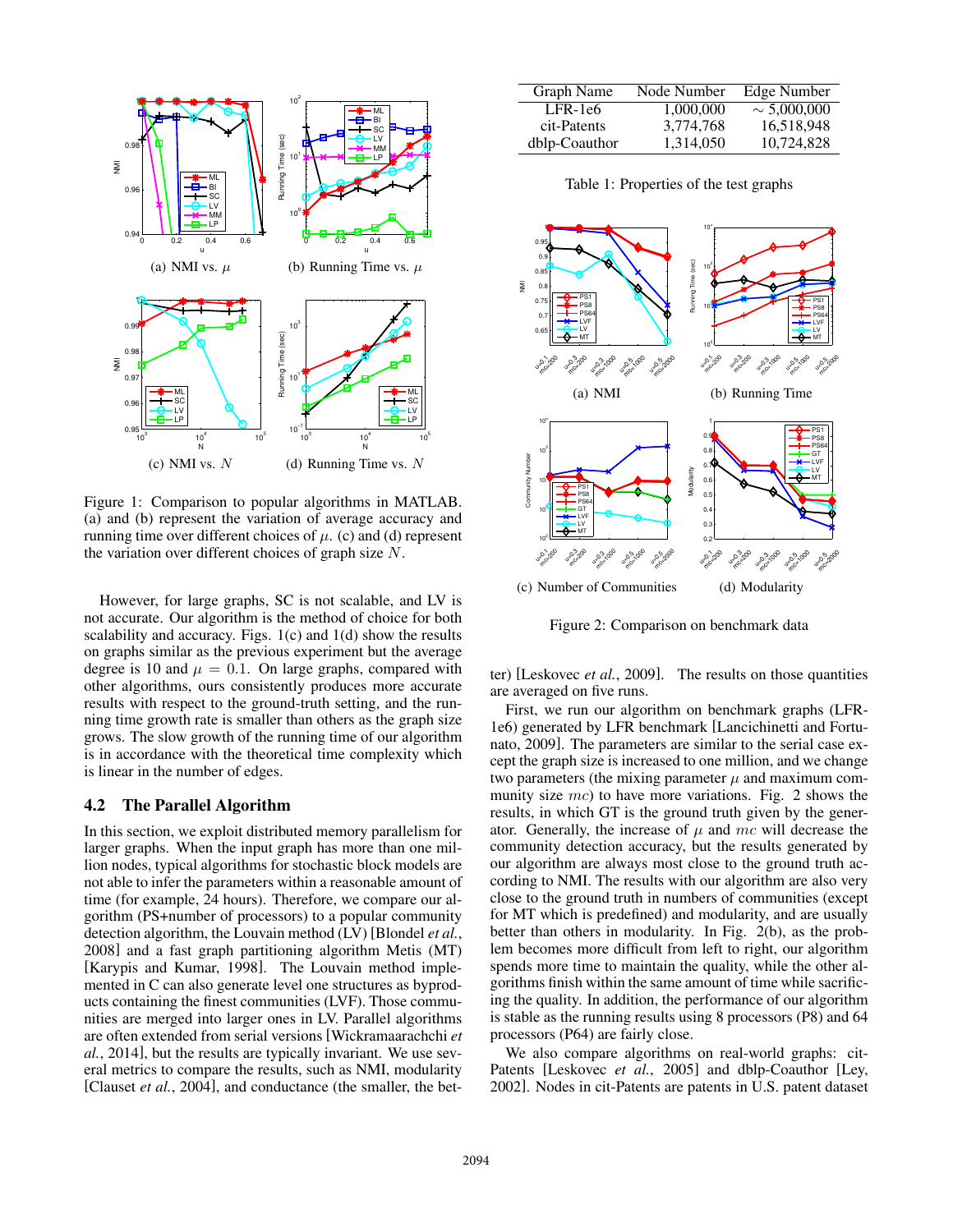

Figure 3: Number of communities versus community size

| Graph             | Algo            | Cond  | Mod   | Time (sec) |
|-------------------|-----------------|-------|-------|------------|
| $cit-$<br>Patents | PS <sub>1</sub> | 0.418 | 0.631 | 1514       |
|                   | PS8             | 0.416 | 0.638 | 284        |
|                   | <b>PS64</b>     | 0.415 | 0.639 | 51         |
|                   | LVF             | 0.594 | 0.560 | 103        |
|                   | MТ              | 0.488 | 0.487 | 243        |
| dblp-<br>Coauthor | PS <sub>1</sub> | 0.114 | 0.631 | 186        |
|                   | PS8             | 0.113 | 0.632 | 33         |
|                   | <b>PS64</b>     | 0.112 | 0.632 | 6          |
|                   | <b>LVF</b>      | 0.397 | 0.561 | 22         |
|                   | MТ              | 0.621 | 0.253 | 73         |

Table 2: Comparison on real-world data

and edges represent the citation relationships between the two patents. dblp-Coauthor is a coauthor graph extracted from publications in DBLP database. It is also worth noting that LVF has higher NMI and more communities than LV in benchmark test. It indicates that LV suffers from the resolution limit problem [Fortunato and Barthelemy, 2007] that prefers unrealistically large communities. A similar problem happens on LV for real-world data as it generates many communities containing more than  $10^4$  nodes (Fig. 3). Especially, for example, for dblp-Coauthor network, the biggest community by LV contains about  $10<sup>5</sup>$  nodes (10% of the whole graph). It is not realistic for collaboration networks and is orders of magnitude larger than a reasonable community size for human interaction [Leskovec *et al.*, 2009], so LV is omitted from the remaining comparisons. Alternatively, choosing low level structures such as LVF can be a remedy [Good *et al.*, 2010], although it still contains a few extremely large communities. On the other hand, MT tends to find even-size communities, which is not desirable for community detection either. Table 2 shows the quality of results by different algorithms.

## 4.3 Microscopic Example on dblp-Coauthor Network

In this section, we analyze the community detection results of a run by our Par-SBM (PS) and the Louvain method [Blon-



Figure 4: Subgraph of the dblp-Coauthor network, where colors represent the community labels determined by different algorithms

del *et al.*, 2008] using random initialization. For the Louvain method, we pick the Level One structure with finest communities (LVF) and the Level Two structure denoted by LV2. Communities become larger in higher level structures by the Louvain method. Taking the Conference Chair as an example, we consider community containing author "Michael Wooldridge," and use  $S_{PS}$ ,  $S_{LVF}$ , and  $S_{LV2}$  to represent the nodes in the community found by Par-SBM and the Louvain method, respectively. The community size by our algorithm is comparable to the one by LVF, but much smaller than the one by LV2, as  $|S_{PS}| = 255$  and  $|S_{LVF}| = 166$ , while  $|S_{LV2}| = 26294$ .

All the algorithms are able to identify blue nodes in Fig. 4 as a separate community, while our Par-SBM provides the clearest detail.  $S_{LV2}$  contains one hundred times more nodes than  $S_{PS}$ . Among all the communities found by Par-SBM, the red, green, and purple communities in Fig. 4(a) are the top-three contributors to  $S_{LV2}$ , owning 2.96% of total nodes in  $S_{LV2}$ . The three communities can be represented by three nodes respectively: purple by Dr. Michael Wooldridge (multi-agent systems), green by Dr. Bruce W. Porter (knowledge systems), and red by Dr. Christopher W. Geib (Reports of the AAAI Conference Workshops). Nodes in red forms a strong community because the authors (although from different areas of AI) are fully connected by the workshop reports annually. However, some nodes in the aforementioned three communities are inappropriately separated by LVF as shown in Fig. 4(b).

## 5 Concluding Remarks

In this paper, we have proposed a fast algorithm for clustering nodes in large graphs using stochastic block models. We have adopted alternative updates and coordinate descent methods to infer the latent parameters, and used community shrinking and expanding to improve accuracy. Our algorithm has linear time complexity in the number of edges, and can scale to multi-processor systems.

Compared with other community detection algorithms, our SBM-based method can produce high quality results on benchmark graphs and find interesting communities in the real-world graphs.

This work can boost the application of SBMs on big data and bring new insights by overcoming the accuracy or running time shortages of traditional algorithms. The code is